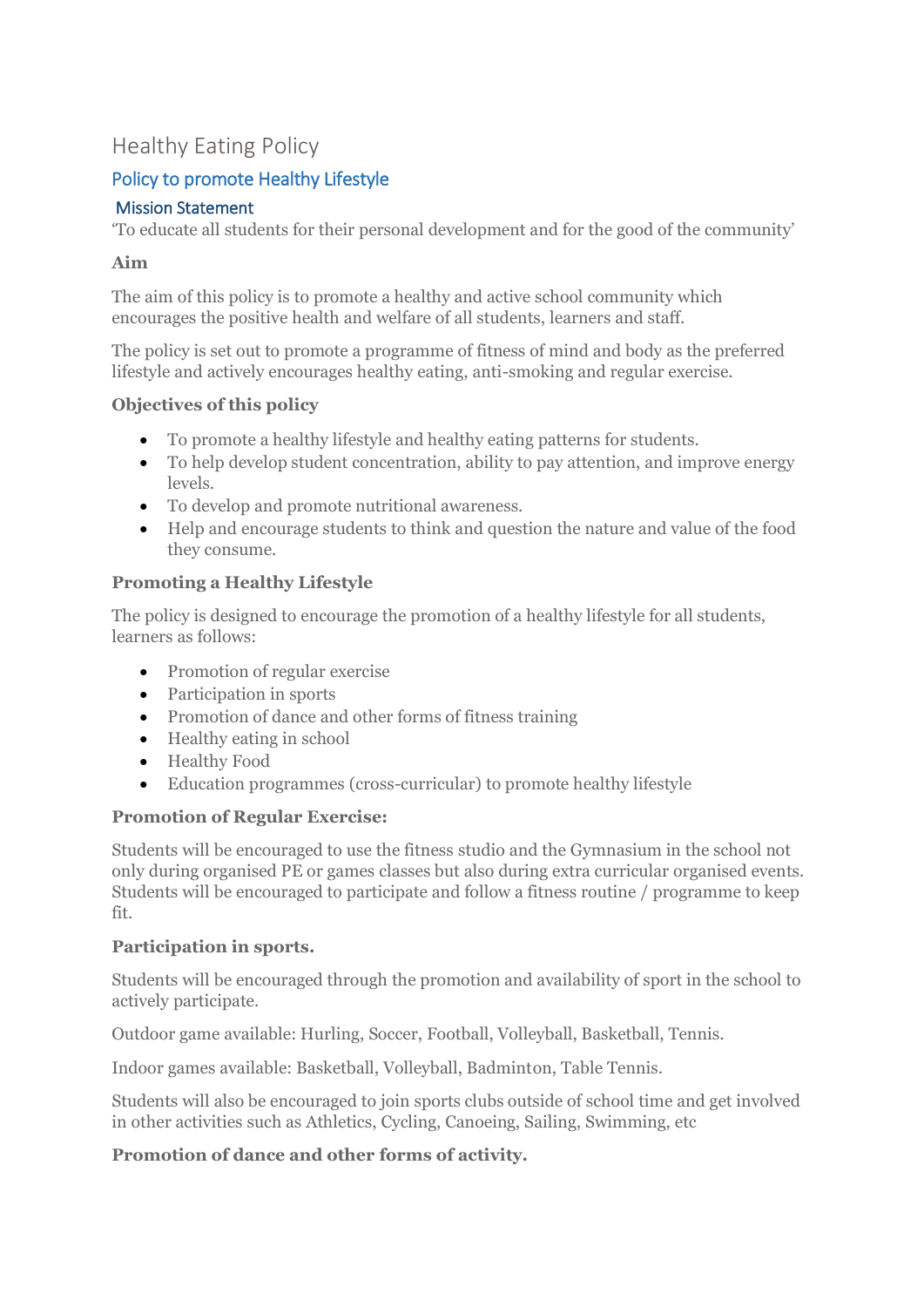Dance as a form of exercise will be promoted for all students in the school.

Teachers will be encouraged to pass on their skills in this area as well as dance teachers invited into the school to promote social dancing.

This we feel as a school is a worthwhile and educational exercise and one students may find attractive.

### **Healthy Eating in school**

The school will promote healthy eating both in its curriculum provision and also in conjunction with the school canteen

The food which will be available will aim to promote healthy eating and will be provided in line with this policy. The food provision in the canteen will be agreed between the school management and the caterer and reviewed regularly to ensure only good quality, healthy food in being sold to students.

Fizzy drinks, food and confectionary with artificial colouring will not be available in school.

### **Healthy Food**

All food promoted and sold in the school canteen will be required to support our healthy food policy. The type and quality of food and drink available in the canteen will be monitored regularly.

### **Education Programmes**

Teachers / subject groups will be required to include in their subject planning, opportunities to promote healthy living, and healthy eating and the knowledge and values promoted through cross-curricular activity and reference.

Students can learn through the programmes included as part of the syllabus for Science, SPHE, and Home Economics the importance of good and healthy food.

### **Promotion of this Policy**

Parents are requested to provide support for the promotion of our Healthy Lifestyle policy by encouraging their sons/ daughters to actively pursue the main aims of the policy. (See page 1). Modelling by

We welcome the support of all parents/guardians in supporting this policy and we will lease regularly with Parent representatives in our endeavours to promote the Aims and objectives of the policy.

The staff of the school play a major part in the promotion of this policy not only through existing elements included in some subject syllabus but also in the promotion of extra curricular activities.

### **Dissemination:**

Present Students and parents will be informed. There after parents and incoming students will be given a copy of the Policy prior to accepting a place in the school. The policy will be circulated to existing staff members, thereafter it will be included in the Staff Handbook

#### **Consultation Process**

In line with the development of all school policy all partners in education will be consulted. The following groups were consulted during the drafting of this policy.